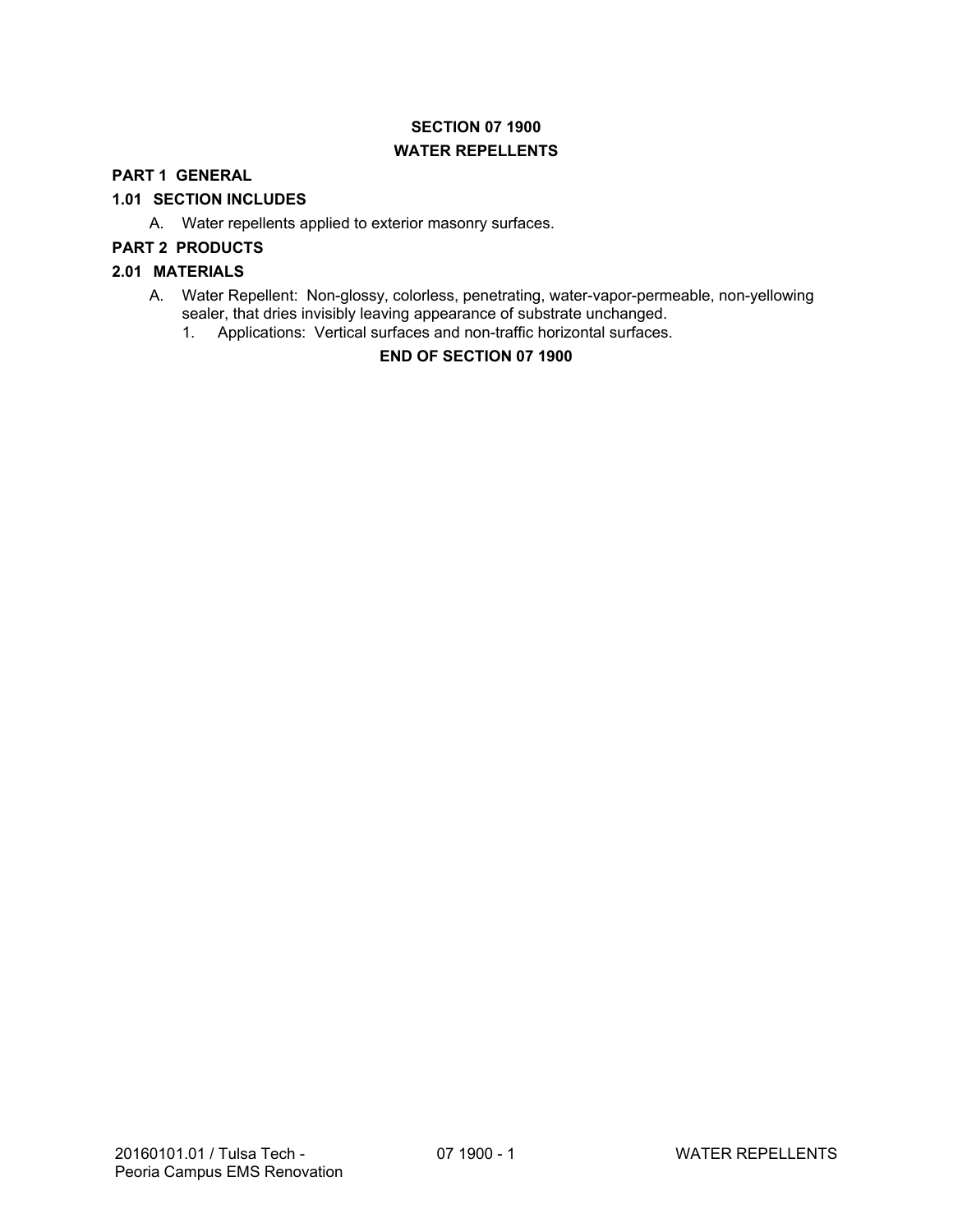# **SECTION 07 2100 THERMAL INSULATION**

## **PART 1 GENERAL**

## **1.01 SECTION INCLUDES**

- A. Batt insulation in exterior wall construction.
- B. Batt insulation for filling perimeter window and door shim spaces and crevices in exterior wall and roof.

### **1.02 REFERENCE STANDARDS**

- A. ASTM C578 Standard Specification for Rigid, Cellular Polystyrene Thermal Insulation ; 2015a.
- B. ASTM C665 Standard Specification for Mineral-Fiber Blanket Thermal Insulation for Light Frame Construction and Manufactured Housing ; 2012.
- C. ASTM E84 Standard Test Method for Surface Burning Characteristics of Building Materials ; 2014.
- D. ASTM E136 Standard Test Method for Behavior of Materials in a Vertical Tube Furnace At 750 Degrees C ; 2012.

## **1.03 SUBMITTALS**

- A. See Section 01 3000 Administrative Requirements, for submittal procedures.
- B. Product Data: Provide data on product characteristics, performance criteria, and product limitations.

## **PART 2 PRODUCTS**

## **2.01 APPLICATIONS**

A. Insulation at Perimeter of Foundation: Expanded polystyrene board.

## **2.02 FOAM BOARD INSULATION MATERIALS**

- A. Expanded Polystyrene (EPS) Board Insulation: ASTM C578 , Type XI; with the following characteristics:
	- 1. Flame Spread Index: 25 or less, when tested in accordance with ASTM E84.
	- 2. Smoke Developed Index: 450 or less, when tested in accordance with ASTM E84.

## **2.03 BATT INSULATION MATERIALS**

- A. Glass Fiber Batt Insulation: Flexible preformed batt or blanket, complying with ASTM C665; friction fit.
	- 1. Flame Spread Index: 75 or less, when tested in accordance with ASTM E84.
	- 2. Smoke Developed Index: 450 or less, when tested in accordance with ASTM E84.
	- 3. Combustibility: Non-combustible, when tested in accordance with ASTM E136 , except for facing, if any.
	- 4. Formaldehyde Content: Zero.
	- 5. Thermal Resistance: R-value (RSI-value) of 21 ().
	- 6. Facing: Aluminum foil, flame spread 25 rated; one side.
	- 7. Manufacturers:
		- a. CertainTeed Corporation: www.certainteed.com.
		- b. Johns Manville: www.jm.com.
		- c. Owens Corning Corporation ; EcoTouch PINK FIBERGLAS Insulation: www.ocbuildingspec.com.
	- 8. Substitutions: See Section 01 6000 Product Requirements.

## **PART 3 EXECUTION**

## **3.01 EXAMINATION**

A. Verify that substrate, adjacent materials, and insulation materials are dry and that substrates are ready to receive insulation .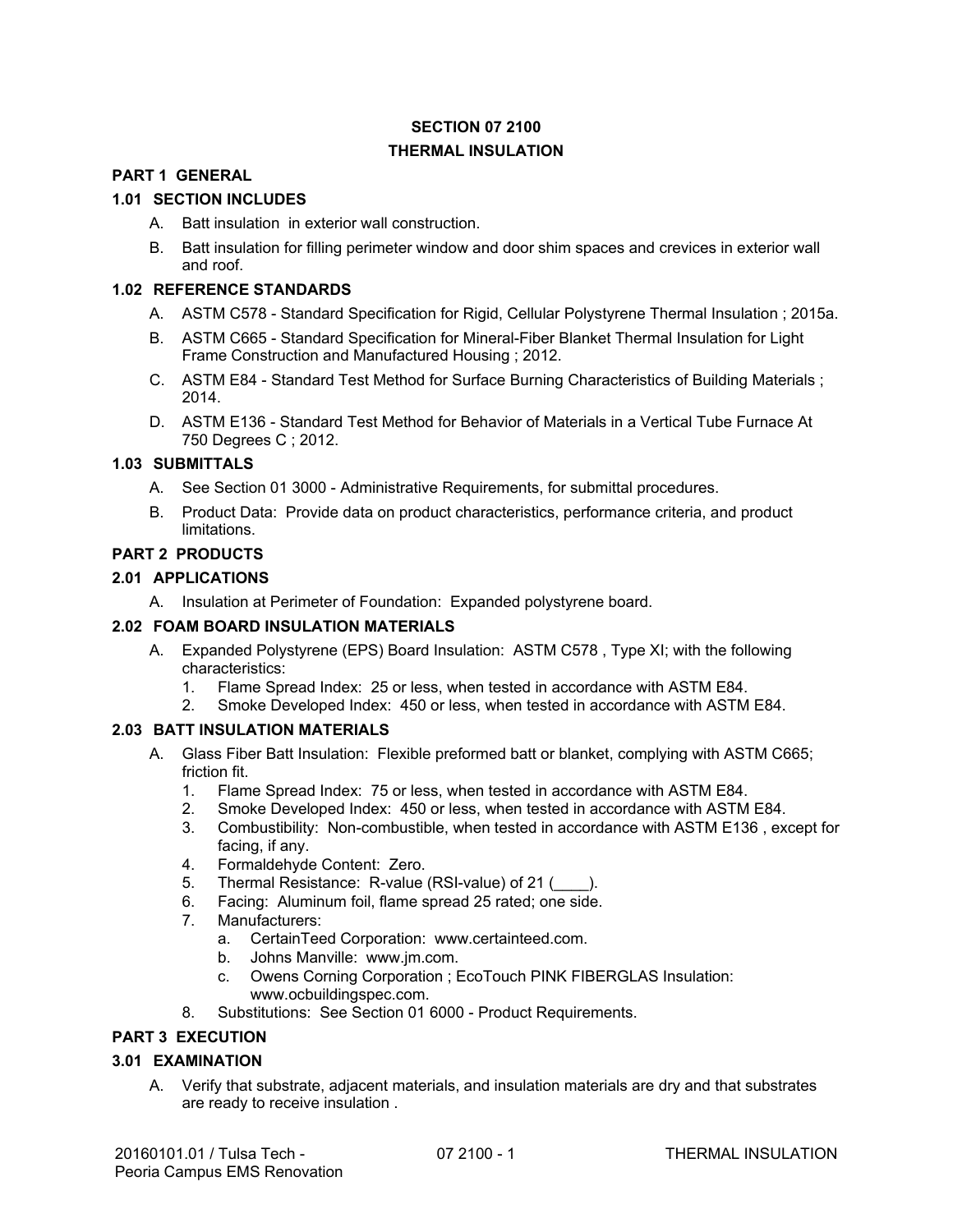B. Verify substrate surfaces are flat, free of honeycomb, fins, irregularities, or materials or substances that may impede adhesive bond.

## **3.02 BATT INSTALLATION**

- A. Install insulation in accordance with manufacturer's instructions.
- B. Install in exterior wall spaces without gaps or voids. Do not compress insulation.
- C. Trim insulation neatly to fit spaces. Insulate miscellaneous gaps and voids.
- D. Fit insulation tightly in cavities and tightly to exterior side of mechanical and electrical services within the plane of the insulation.

### **3.03 PROTECTION**

A. Do not permit installed insulation to be damaged prior to its concealment.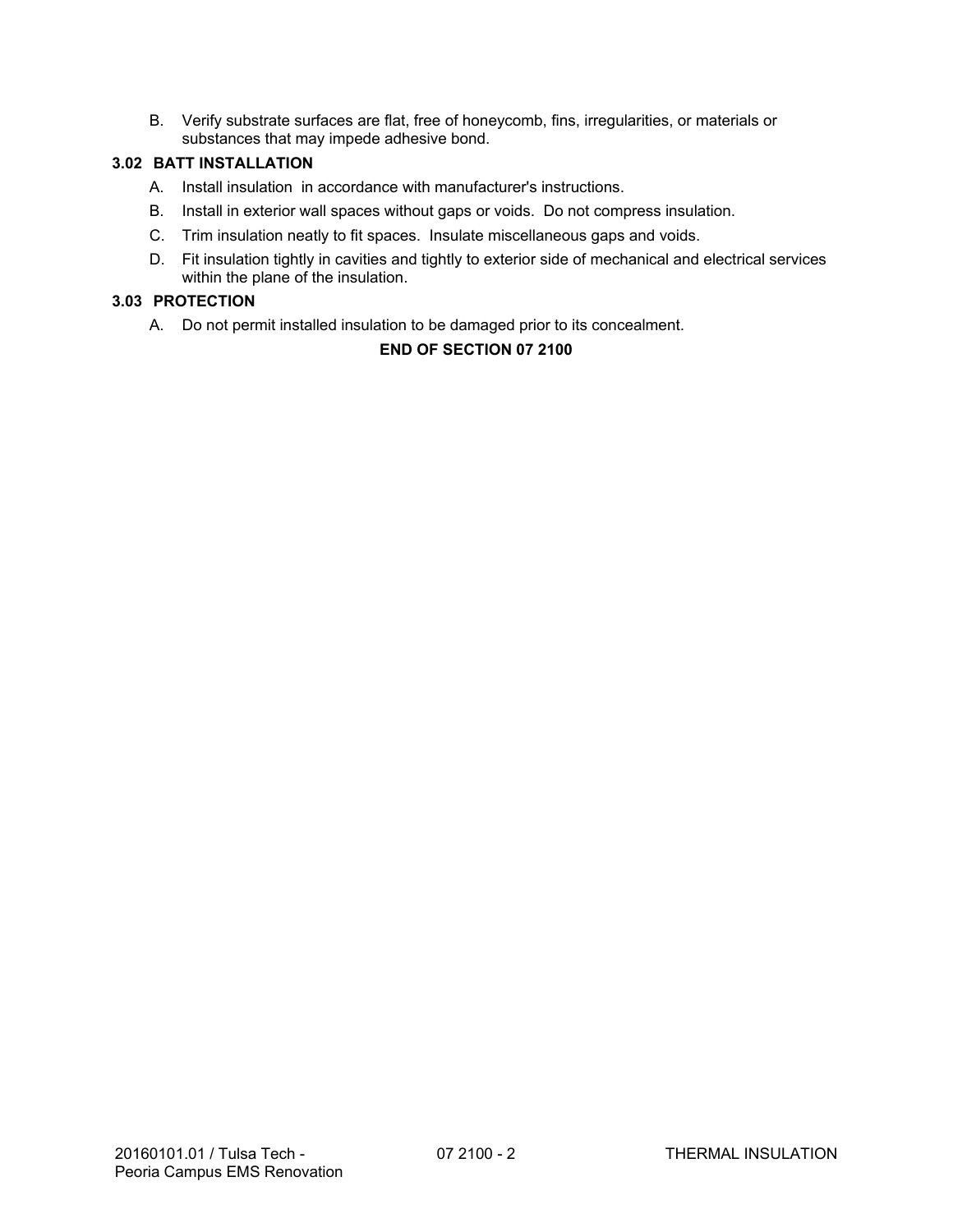# **SECTION 07 2500 WEATHER BARRIERS**

## **PART 1 GENERAL**

## **1.01 SECTION INCLUDES**

A. Moisture Barrier: Under exterior wall cladding, over sheathing or other substrate; not air tight or vapor retardant.

## **1.02 RELATED REQUIREMENTS**

- A. Section 03 3000 Cast-in-Place Concrete: Vapor retarder under concrete slabs on grade.
- B. Section 05 4000 Cold-Formed Metal Framing: Water-resistive barrier under exterior cladding.
- C. Section 07 2100 Thermal Insulation: Vapor retarder installed in conjunction with batt insulation.
- D. Section 07 9005 Joint Sealers: Sealant materials and installation techniques.

## **1.03 REFERENCE STANDARDS**

- A. 40 CFR 59, Subpart D National Volatile Organic Compound Emission Standards for Architectural Coatings; U.S. Environmental Protection Agency ; current edition.
- B. AATCC Test Method 127 Water Resistance: Hydrostatic Pressure Test ; 2008.
- C. ASTM D412 Standard Test Methods for Vulcanized Rubber and Thermoplastic Elastomers-- Tension ; 2006a.
- D. ASTM D4541 Standard Test Method for Pull-Off Strength of Coatings Using Portable Adhesion Testers ; 2009.
- E. ASTM E84 Standard Test Method for Surface Burning Characteristics of Building Materials ; 2010.
- F. ASTM E96/E96M Standard Test Methods for Water Vapor Transmission of Materials ; 2005.
- G. ICC-ES AC38 Acceptance Criteria for Water-Resistive Barriers; ICC Evaluation Service, Inc. ; 2009.

## **1.04 SUBMITTALS**

- A. See Section 01 3000 Administrative Requirements, for submittal procedures.
- B. Product Data: Provide data on material characteristics.
- C. Shop Drawings: Provide drawings of special joint conditions.
- D. Manufacturer's Installation Instructions: Indicate preparation.

### **1.05 FIELD CONDITIONS**

A. Maintain temperature and humidity recommended by the materials manufacturers before, during and after installation.

## **PART 2 PRODUCTS**

### **2.01 WEATHER BARRIER ASSEMBLIES**

- A. Exterior Vapor Retarder:
	- 1. On outside surface of stud wall under exterior metal panel, use vapor retarder coating in accordance with drawings.

## **2.02 MOISTURE BARRIER**

A. Air Barrier, Fluid Applied: Vapor permeable, elastomeric waterproofing.

### **2.03 VAPOR RETARDER MATERIALS**

- A. Vapor Retarder Coating: Liquid applied, resilient, UV-resistant coating and associated joint treatment.
	- 1. Dry Film Thickness: 20 mils (0.020 inch) (0.5 mm), minimum.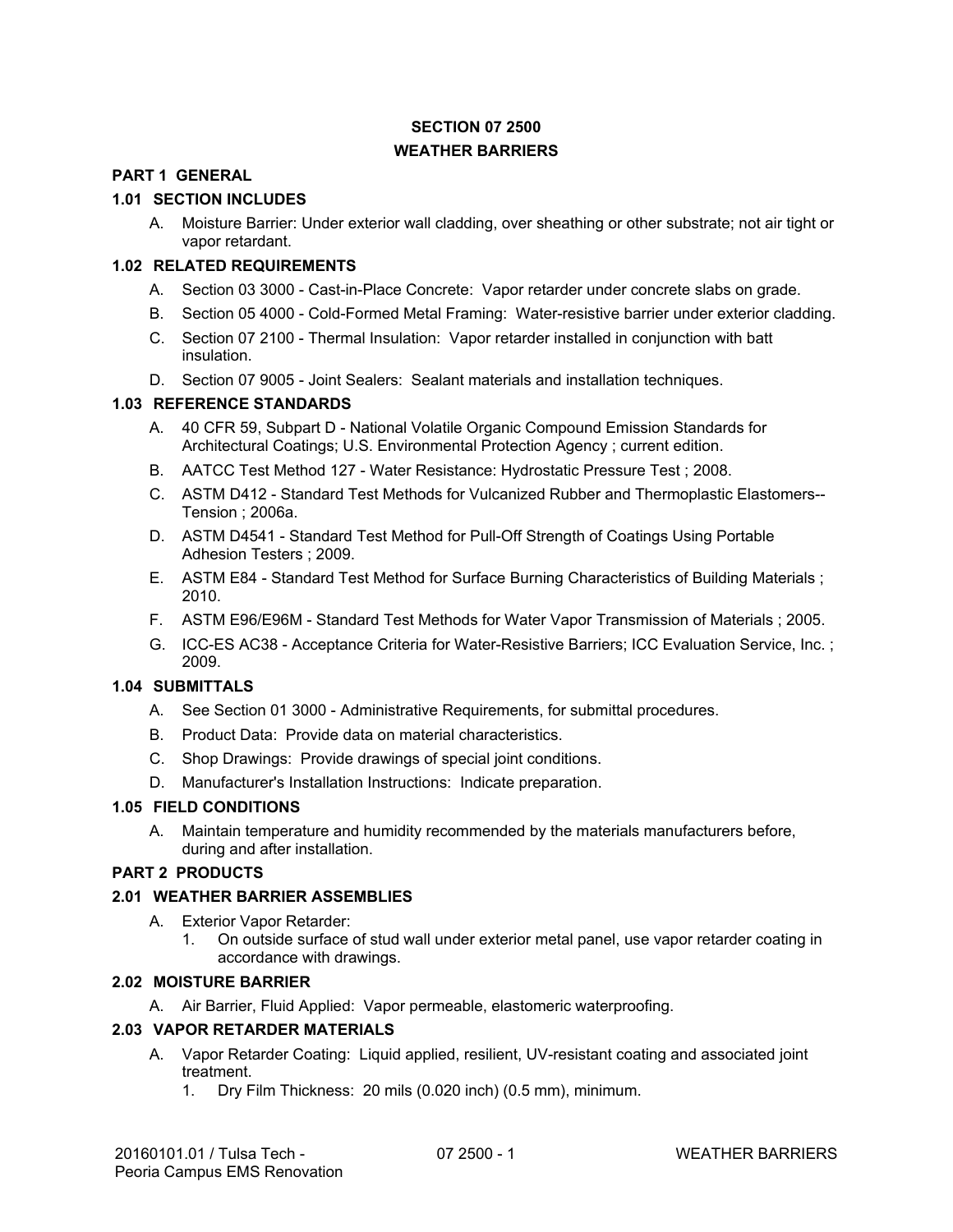- 2. Water Vapor Permeance: 1.0 perm (57 ng/(Pa s sq m)), maximum, when tested in accordance with ASTM E96/E96M.
- 3. Suitable for use on concrete, masonry, plywood and gypsum sheathing.
- 4. Joint Preparation Treatment: Coating manufacturer's recommended method, either tape or reinforcing mesh saturated with coating material.
- 5. Products:
	- a. BASF Corporation; Product: ENERSHIELD-I; www.enershield.basf.com.
	- b. Substitutions: See Section 01 6000 Product Requirements.
- 6. Joint Filler: As recommended by coating manufacturer and suitable to the substrate.

### **2.04 SEALANTS**

- A. All sealants to comply with ASTM C920, elastomeric polymer sealant to maintain watertight condition.
- B. Products:
	- 1. Tremco 830
	- 2. Tremco Butyl
	- 3. Sealants recommended by manufacturer.
- C. Primers, Cleaners, and Other Sealant Materials: As recommended by sealant manufacturer, appropriate to application, and compatible with adjacent materials.

## **2.05 ADHESIVES**

- A. Products:
	- 1. Liquid Nails, LN-109.
	- 2. Polyglaze SM 5700.
	- 3. Denso Butyl Liquid.
	- 4. 3M High Strength 90.
	- 5. Adhesives recommended by manufacturer.

## **2.06 ACCESSORIES**

- A. Flexible Flashing: Self-adhesive sheet flashing complying with ASTM D1970.
- B. Liquid Flashing: One part, fast curing, non-sag elastomeric STPU (Silyl-Terminated Polyurethane) gun grade, trowelable liquid flashing.
- C. Thinners and Cleaners: As recommended by material manufacturer.

## **PART 3 EXECUTION**

- **3.01 EXAMINATION** 
	- A. Verify that surfaces and conditions are ready to accept the work of this section.

### **3.02 PREPARATION**

- A. Remove projections, protruding fasteners, and loose or foreign matter that might interfere with proper installation.
- B. Clean and prime substrate surfaces to receive adhesives in accordance with manufacturer's instructions.

## **3.03 INSTALLATION**

- A. Install materials in accordance with manufacturer's instructions.
- B. Air Barriers: Install continuous air tight barrier over surfaces indicated, with sealed seams and with sealed joints to adjacent surfaces.
- C. Vapor Retarders: Install continuous air tight barrier over surfaces indicated, with sealed seams and with sealed joints to adjacent surfaces.
- D. Vapor Barrier shall be lapped so that the moisture wicks from top to bottom without penetration.
- E. Apply sealants and adhesives within recommended application temperature ranges. Consult manufacturer if temperature is out of this range.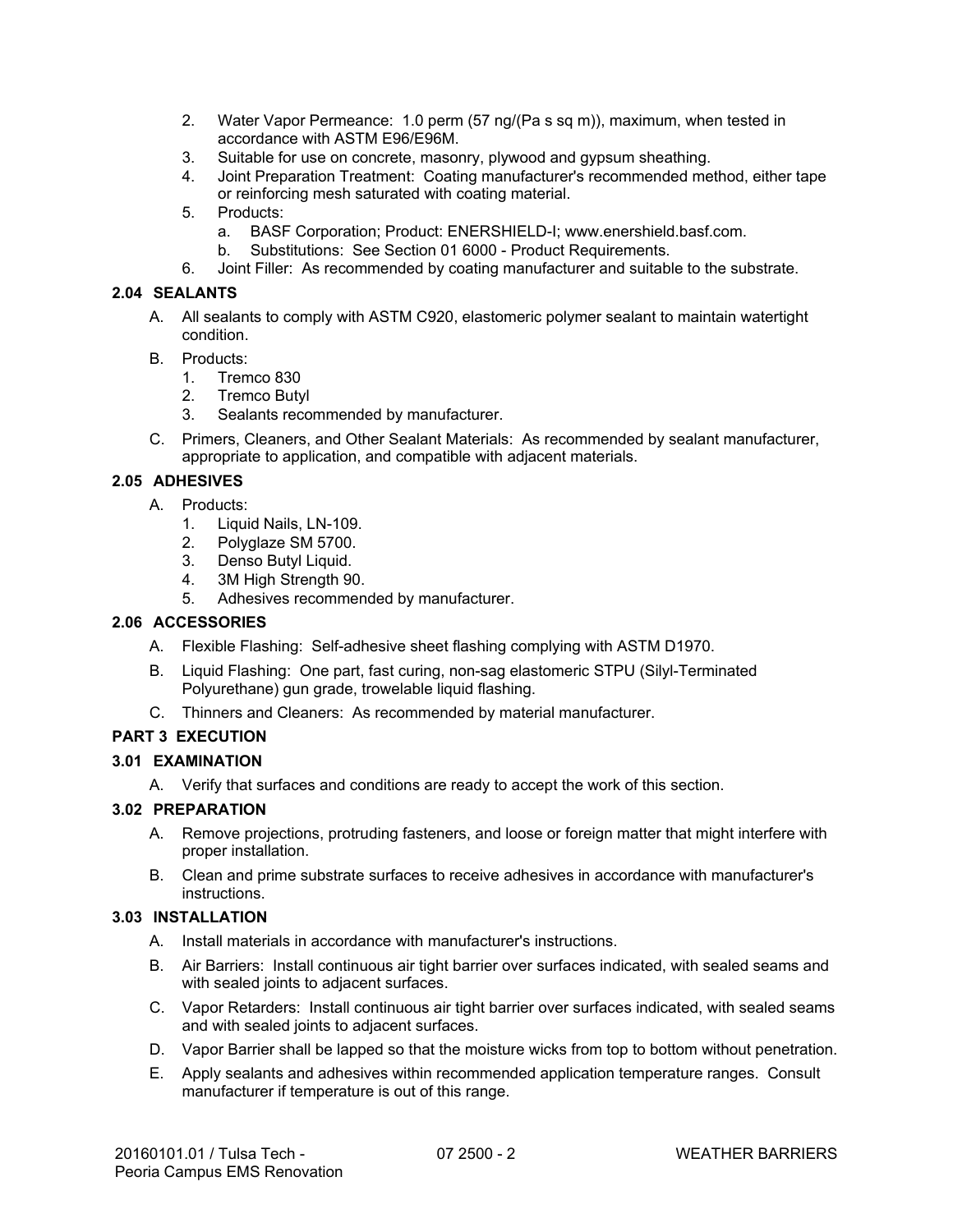- F. Coatings:
	- 1. Prepare substrate in manner recommended by coating manufacturer; treat joints in substrate and between dissimilar materials as recommended by manufacturer.
	- 2. Use flashing to seal to adjacent construction and to bridge joints.
- G. Openings and Penetrations in Exterior Weather Barriers:
	- 1. Install flashing over sills, covering entire sill frame member, extending at least 5 inches (125 mm) onto weather barrier and at least 6 inches (150 mm) up jambs; mechanically fasten stretched edges.
	- 2. At openings to be filled with frames having nailing flanges, seal head and jamb flanges using a continuous bead of sealant compressed by flange and cover flanges with at least 4 inches (100 mm) wide; do not seal sill flange.
	- 3. At openings to be filled with non-flanged frames, seal weather barrier to all sides of opening framing, using flashing at least 9 inches (230 mm) wide, covering entire depth of framing.
	- 4. At head of openings, install flashing under weather barrier extending at least 2 inches (50 mm) beyond face of jambs; seal weather barrier to flashing.
	- 5. At interior face of openings, seal gap between window/door frame and rough framing, using joint sealant over backer rod.
	- 6. Service and Other Penetrations: Form flashing around penetrating item and seal to weather barrier surface.

## **3.04 FIELD QUALITY CONTROL**

- A. Do not cover installed weather barriers until required inspections have been completed.
- B. Take digital photographs of each portion of the installation prior to covering up.

### **3.05 PROTECTION**

A. Do not leave materials exposed to weather longer than recommended by manufacturer.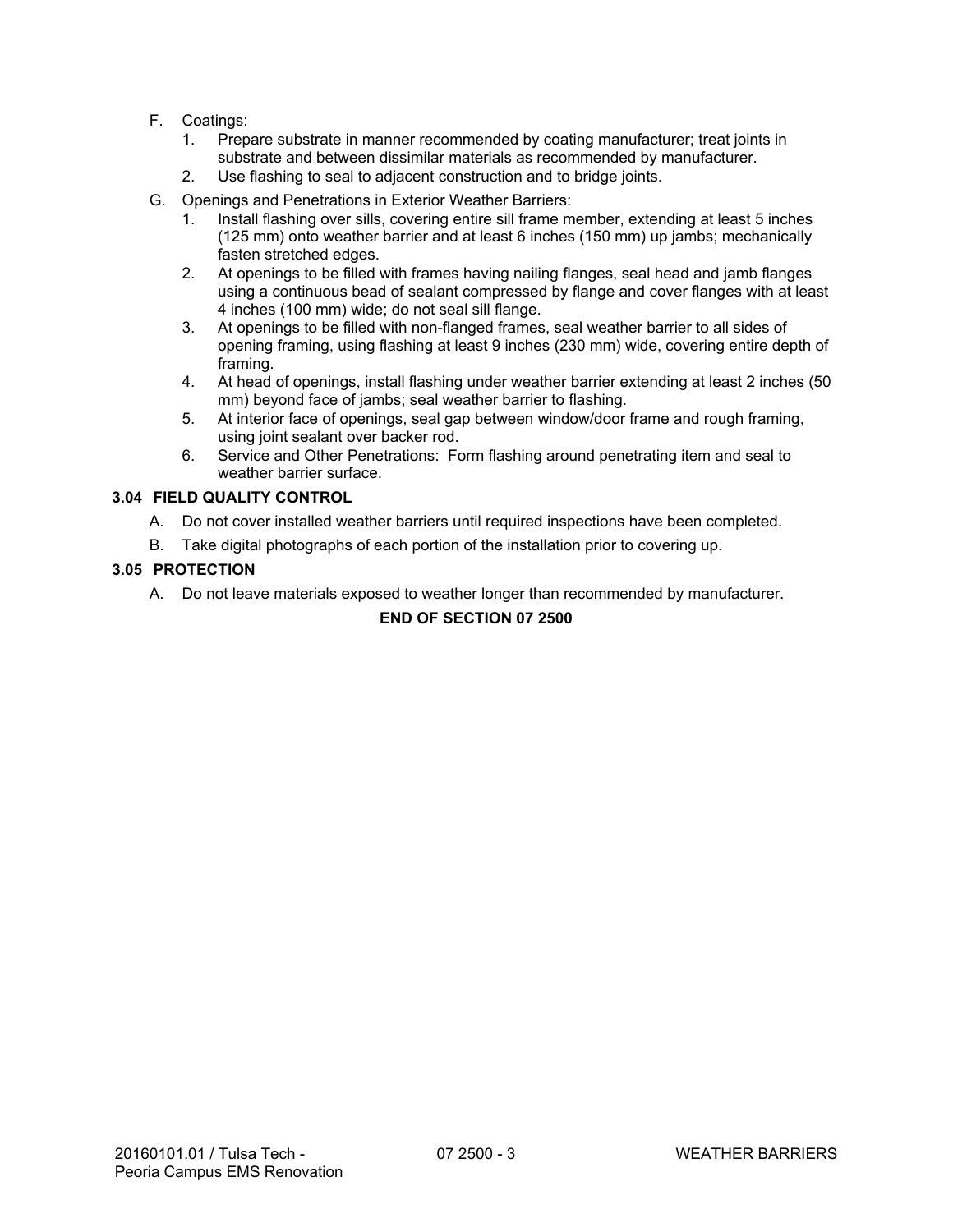## **SECTION 07 9005 JOINT SEALERS**

### **PART 1 GENERAL**

## **1.01 SECTION INCLUDES**

- A. Sealants and joint backing.
- B. Precompressed foam sealers.
- C. Hollow gaskets.

## **1.02 RELATED REQUIREMENTS**

- A. Section 07 8400 Firestopping: Firestopping sealants.
- B. Section 08 8000 Glazing: Glazing sealants and accessories.
- C. Section 09 2116 Gypsum Board Assemblies: Acoustic sealant.

### **1.03 REFERENCE STANDARDS**

- A. ASTM C834 Standard Specification for Latex Sealants ; 2010.
- B. ASTM C919 Standard Practice for Use of Sealants in Acoustical Applications ; 2012.
- C. ASTM C920 Standard Specification for Elastomeric Joint Sealants ; 2014.
- D. ASTM C1193 Standard Guide for Use of Joint Sealants ; 2013.
- E. ASTM D1667 Standard Specification for Flexible Cellular Materials--Poly(Vinyl Chloride) Foam (Closed-Cell) ; 2005 (Reapproved 2011).
- F. SCAQMD 1168 South Coast Air Quality Management District Rule No.1168 ; current edition; www.aqmd.gov.

### **1.04 SUBMITTALS**

- A. See Section 01 3000 Administrative Requirements, for submittal procedures.
- B. Product Data: Provide data indicating sealant chemical characteristics.
- C. Samples: Submit two samples, 6 inch (  $\bar{x}$  mm) in size illustrating sealant colors for selection.
- D. Manufacturer's Installation Instructions: Indicate special procedures.

### **1.05 QUALITY ASSURANCE**

A. Manufacturer Qualifications: Company specializing in manufacturing the Products specified in this section with minimum three years documented experience.

### **1.06 FIELD CONDITIONS**

A. Maintain temperature and humidity recommended by the sealant manufacturer during and after installation.

## **1.07 WARRANTY**

- A. See Section 01 7800 Closeout Submittals, for additional warranty requirements.
- B. Correct defective work within a five year period after Date of Substantial Completion.
- C. Warranty: Include coverage for installed sealants and accessories which fail to achieve airtight seal, exhibit loss of adhesion or cohesion, or do not cure.

### **PART 2 PRODUCTS**

### **2.01 MANUFACTURERS**

- A. Silicone Sealants:
	- 1. Dow Corning Corp : www.dowcorning.com.
	- 2. BASF Construction Chemicals-Building Systems : www.chemrex.com.
	- 3. Tremco, Inc : www.tremcosealants.com.
	- 4. Substitutions: See Section 01 6000 Product Requirements.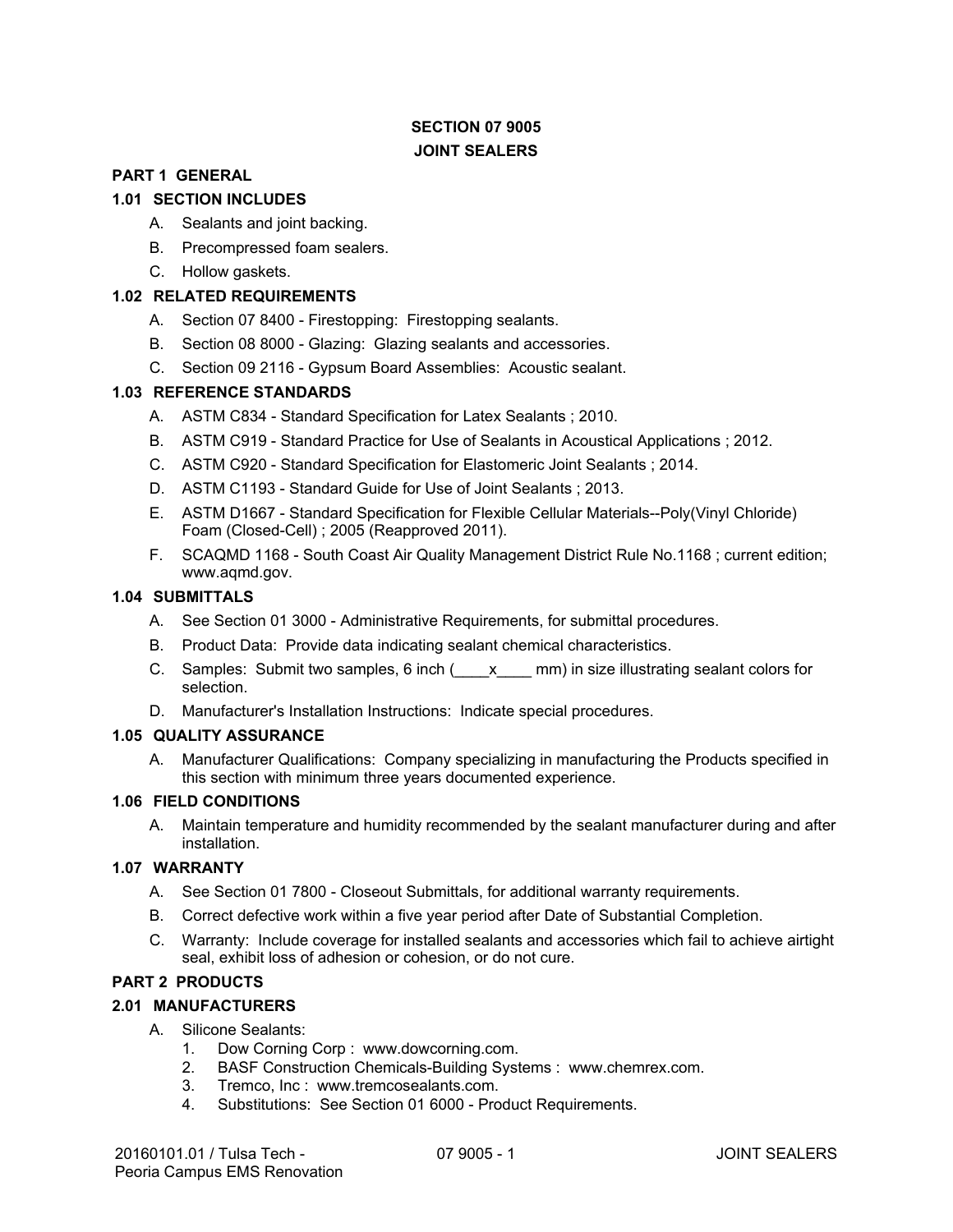- B. Polyurethane Sealants:
	- 1. Pecora Corporation : www.pecora.com.
	- 2. BASF Construction Chemicals-Building Systems : www.chemrex.com.
	- 3. Tremco, Inc : www.tremcosealants.com.
	- 4. Substitutions: See Section 01 6000 Product Requirements.
- C. Acrylic Emulsion Latex Sealants:
	- 1. Pecora Corporation : www.pecora.com.
	- 2. BASF Construction Chemicals-Building Systems : www.chemrex.com.
	- 3. Tremco, Inc : www.tremcosealants.com.
	- 4. Substitutions: See Section 01 6000 Product Requirements.

## **2.02 SEALANTS**

- A. Sealants and Primers General: Provide only products having lower volatile organic compound (VOC) content than required by South Coast Air Quality Management District Rule No.1168.
- B. General Purpose Exterior Sealant: Polyurethane; ASTM C920, Grade NS, Class 25 minimum; Uses M, G, and A; single or multi- component.
	- 1. Color: To be selected by Architect from manufacturer's standard range.
- C. General Purpose Interior Sealant: Acrylic emulsion latex; ASTM C834, Type OP, Grade NF single component, paintable.
- D. Acoustical Sealant for Concealed Locations:
	- 1. Applications: Use for concealed locations only:
		- a. Sealant bead between top stud runner and structure and between bottom stud track and floor.
- E. Silicone Sealant: ASTM C 920, Type S, Grade NS, Class 25, Uses NT, A, G , M , O; single component, solvent curing, non-sagging, non-staining, fungus resistant, non-bleeding. Dow Corning 791 Silicone Perimeter Sealant.

## **2.03 ACCESSORIES**

- A. Primer: Non-staining type, recommended by sealant manufacturer to suit application.
- B. Joint Cleaner: Non-corrosive and non-staining type, recommended by sealant manufacturer; compatible with joint forming materials.
- C. Joint Backing: Round foam rod compatible with sealant; ASTM D 1667, closed cell PVC; oversized 30 to 50 percent larger than joint width.
- D. Bond Breaker: Pressure sensitive tape recommended by sealant manufacturer to suit application.

## **PART 3 EXECUTION**

## **3.01 EXAMINATION**

- A. Verify that substrate surfaces are ready to receive work.
- B. Verify that joint backing and release tapes are compatible with sealant.

### **3.02 PREPARATION**

- A. Remove loose materials and foreign matter that could impair adhesion of sealant.
- B. Clean and prime joints in accordance with manufacturer's instructions.
- C. Perform preparation in accordance with manufacturer's instructions and ASTM C1193.
- D. Protect elements surrounding the work of this section from damage or disfigurement.

## **3.03 INSTALLATION**

- A. Perform work in accordance with sealant manufacturer's requirements for preparation of surfaces and material installation instructions.
- B. Perform installation in accordance with ASTM C1193.
- C. Perform acoustical sealant application work in accordance with ASTM C919.